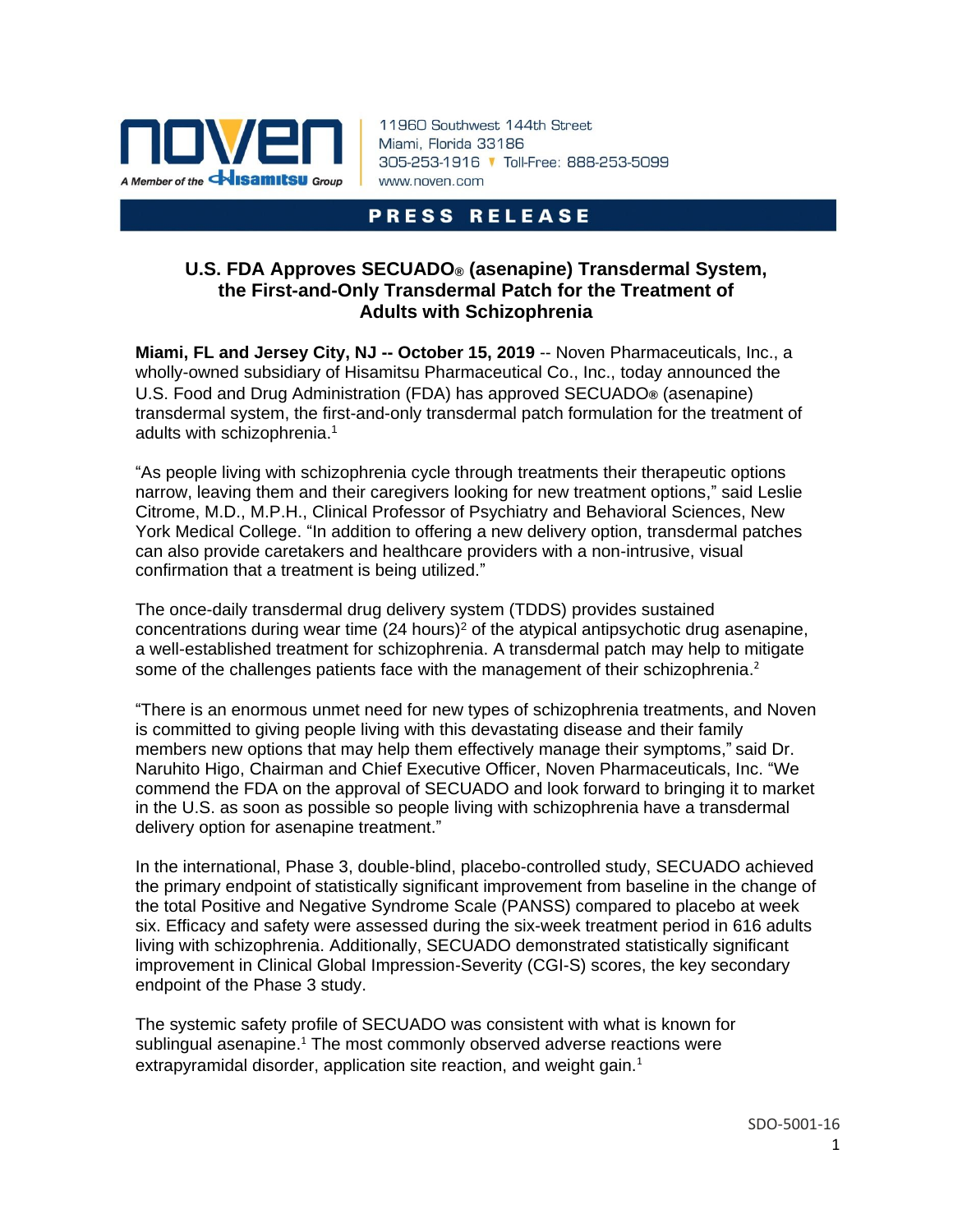Please click [here](https://dailymed.nlm.nih.gov/dailymed/drugInfo.cfm?setid=685eaf44-5944-4f38-afba-0a4fc0b3462b) for full Prescribing Information, including a Boxed Warning.

## **What is SECUADO?**

SECUADO is a prescription medicine used to treat adults with schizophrenia. SECUADO is a transdermal system (patch) you apply to your skin. It is not known if SECUADO is safe and effective in children less than 18 years of age with schizophrenia.

## **IMPORTANT SAFETY INFORMATION**

**SECUADO may cause serious side effects, including:**

- **Increased risk of death in elderly people with dementia-related psychosis. Medicines like SECUADO can raise the risk of death in elderly people who have lost touch with reality (psychosis) due to confusion and memory loss (dementia). SECUADO is not approved for the treatment of people with dementia-related psychosis.**
- **Stroke (cerebrovascular problems) in elderly people with dementia-related psychosis that can lead to death.**
- **Neuroleptic Malignant Syndrome (NMS): a serious condition that can lead to death. Immediately remove the patch.** Call your healthcare provider or go to the nearest hospital emergency room right away if you have some or all of the following: high fever, confusion, stiff muscles, increased sweating and changes in your breathing, heart rate and blood pressure.
- **Uncontrolled body movements (tardive dyskinesia).** SECUADO may cause movements that you cannot control in your face, tongue, or other body parts. Tardive dyskinesia may not go away, even if you stop taking SECUADO. Tardive dyskinesia may also start after you stop taking SECUADO.
- **Problems with your metabolism such as:**
	- o **High blood sugar (hyperglycemia) and diabetes.** Increases in blood sugar can happen in some people who take SECUADO.

**Call your healthcare provider if you have any of these symptoms of high blood sugar during treatment with SECUADO:**

- Feel very thirsty or very hungry
- Feel sick to your stomach
- Feel weak or tired
- Need to urinate more than usual
- Feel confused, or your breath smells fruity
- o **Increased fat levels (cholesterol and triglycerides) in your blood**
- o **Weight gain.** You and your healthcare provider should check your weight regularly during treatment with SECUADO.
- **Allergic reactions.** You may observe rash, decreased blood pressure or a fast heart rate.
- **Decreased blood pressure (orthostatic hypotension).** You may feel lightheaded or faint when you rise too quickly from a sitting or lying position.
- **Falls.** SECUADO may make you sleepy or dizzy, may cause a decrease in your blood pressure when changing position, and can slow your thinking which may lead to falls.
- **Low white blood cell count.** Your healthcare provider may do blood tests during the first few months of treatment with SECUADO.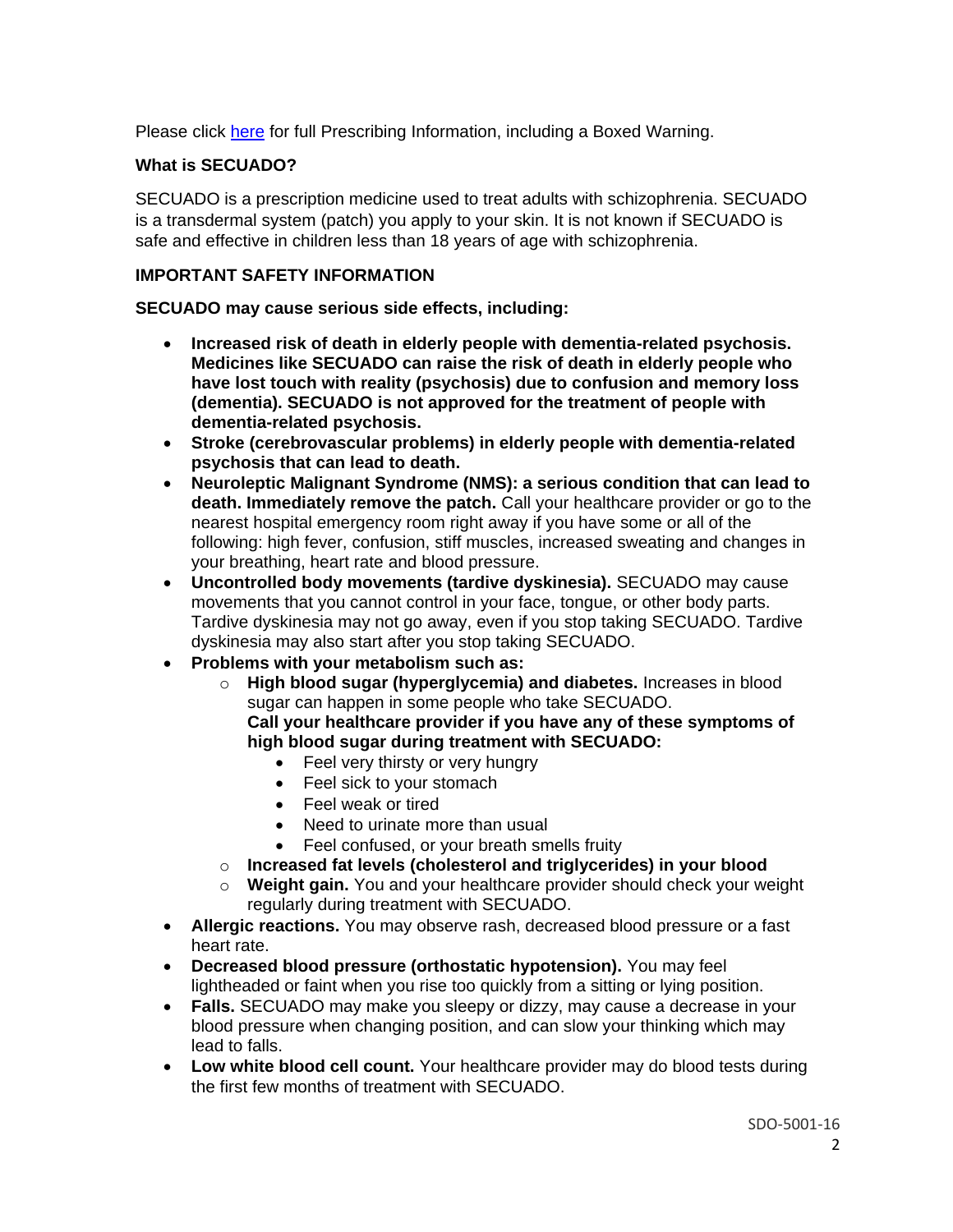- **Irregular heartbeat** or a heartbeat that does not feel normal (QT prolongation)
- **Increased prolactin levels in your blood (hyperprolactinemia).** Your healthcare provider may do blood tests to check your prolactin levels during treatment with SECUADO.
- **Seizures (convulsions)**
- **Impaired thinking and motor skills.** Use caution when operating heavy machinery when using SECUADO.
- **Problems controlling your body temperature so that you feel too warm**
- **Difficulty swallowing**
- **External heat**. Avoid exposing SECUADO to direct external heat sources such as hair dryers, heating pads, electric blankets, heated water beds, etc.
- **Application site reactions. Increased skin irritation may occur if SECUADO is applied for a longer period than instructed or if the same application site is used repeatedly. Use a different application site each day to decrease skin reactions.** If skin reactions continue or spread beyond the application site, tell your healthcare provider. Symptoms of application site reactions may include:
	- o Redness
	- o Itching
	- o Irritation
	- o Pimple-like raised skin
	- o Pain of the skin
	- o Swelling

### **Do not use SECUADO if you:**

- Are allergic to asenapine or any other ingredients in SECUADO
- Have severe liver impairment

### **Before you use SECUADO, tell your healthcare provider about all of your medical conditions, including if you have or have had:**

- Heart problems or stroke
- Low or high blood pressure
- Diabetes or high blood sugar, or have a family history of diabetes or high blood sugar
- High levels of total cholesterol or triglycerides
- High prolactin levels
- Low white blood cell count
- Seizures
- Liver problems

## **Tell your healthcare provider if you become pregnant or think you are pregnant during treatment with SECUADO. It is not known if SECUADO will harm your unborn baby.**

o If you become pregnant during treatment with SECUADO, talk to your healthcare provider about registering with the National Pregnancy Registry for Atypical Antipsychotics. You can register by calling 1-866-961-2388 or go to https://womensmentalhealth.org/research/pregnancyregistry/.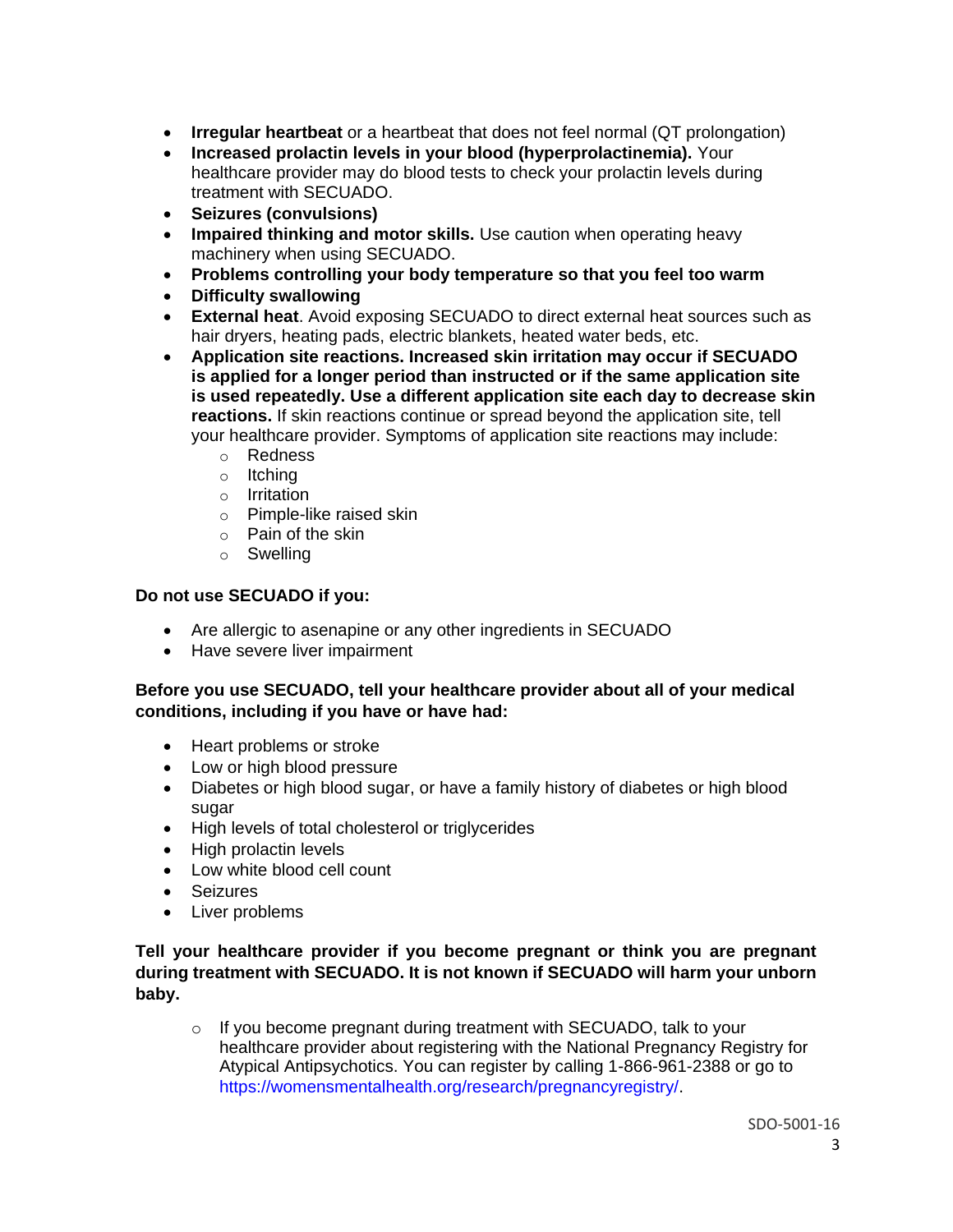Talk to your healthcare provider about the best way to feed your baby during treatment with SECUADO. It is not known if SECUADO passes into your breast milk.

**Tell your healthcare provider about all of the medicines you take**, including prescription and over-the-counter medicines, vitamins, and herbal supplements. SECUADO and other medicines may affect each other causing possible serious side effects. SECUADO may affect the way other medicines work, and other medicines may affect how SECUADO works.

#### **The most common side effects of SECUADO include:**

- Restlessness, difficulty moving, muscle stiffness, tremor
- Skin irritation where the patch is placed
- Weight gain

Tell your healthcare provider if you have any side effects that bothers you or does not go away. These are not all the possible side effects of SECUADO.

You are encouraged to report negative side effects of prescription drugs to the FDA. Visit **<http://www.fda.gov/medwatch>** or call 1-800-FDA-1088.

#### **About Schizophrenia**

Schizophrenia is a severe, chronic psychiatric disease with a heterogeneous course and symptom profile. The symptoms associated with schizophrenia are disabling and lifelong, and greatly affect a patient's quality of life and social functioning. Symptoms usually start between ages 16 and 30 and fall into three categories: positive, negative and cognitive. Positive symptoms are psychotic behaviors not generally seen in healthy people and can include hallucinations, delusions, thought disorders and movement disorders. Negative symptoms are associated with disruptions to normal emotions and behaviors and can include flat affect (reduced expression of emotions), reduced feelings of pleasure in everyday life, difficulty beginning and sustaining activities and reduced speaking. Cognitive symptoms can include poor executive functioning (the ability to understand information and use it to make decisions), trouble focusing or paying attention and problems with working memory (the ability to use information immediately after learning it). $3$ 

#### **About Noven**

Noven Pharmaceuticals, Inc. is a specialty pharmaceutical company engaged in the research, development, manufacturing, marketing and sale of prescription pharmaceutical products. Noven's mission is to develop and offer pharmaceutical products that meaningfully benefit patients around the world, with a commitment to advancing patient care through transdermal drug delivery. Noven is a stand-alone operating subsidiary of Japan-based Hisamitsu Pharmaceutical Co., Inc., serving as Hisamitsu's U.S. platform in prescription pharmaceuticals, and helping Hisamitsu bring the benefits of patch therapy to the world. For more information about Noven, visit [www.noven.com.](http://www.noven.com/) For information about Hisamitsu, visit [www.hisamitsu.co.jp/english.](http://www.hisamitsu.co.jp/english)